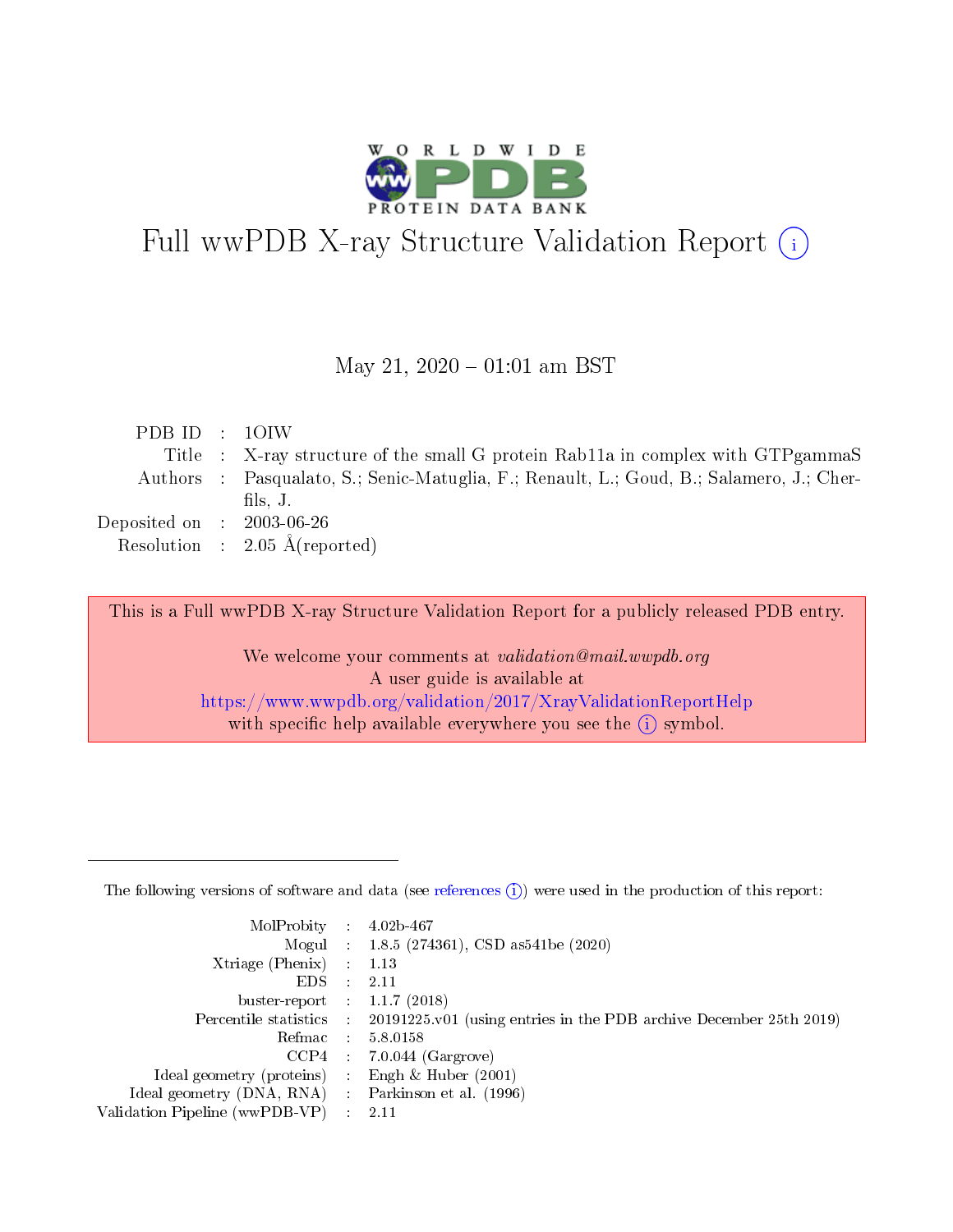# 1 [O](https://www.wwpdb.org/validation/2017/XrayValidationReportHelp#overall_quality)verall quality at a glance  $(i)$

The following experimental techniques were used to determine the structure: X-RAY DIFFRACTION

The reported resolution of this entry is 2.05 Å.

Percentile scores (ranging between 0-100) for global validation metrics of the entry are shown in the following graphic. The table shows the number of entries on which the scores are based.



| Metric                | Whole archive<br>$(\#Entries)$ | Similar resolution<br>$(\#\text{Entries},\, \text{resolution}\; \text{range}(\textup{\AA}))$ |
|-----------------------|--------------------------------|----------------------------------------------------------------------------------------------|
| $R_{free}$            | 130704                         | $1692(2.04-2.04)$                                                                            |
| Clashscore            | 141614                         | 1773 (2.04-2.04)                                                                             |
| Ramachandran outliers | 138981                         | $1752 (2.04 - 2.04)$                                                                         |
| Sidechain outliers    | 138945                         | 1752 (2.04-2.04)                                                                             |
| RSRZ outliers         | 127900                         | $1672(2.04-2.04)$                                                                            |

The table below summarises the geometric issues observed across the polymeric chains and their fit to the electron density. The red, orange, yellow and green segments on the lower bar indicate the fraction of residues that contain outliers for  $>=3, 2, 1$  and 0 types of geometric quality criteria respectively. A grey segment represents the fraction of residues that are not modelled. The numeric value for each fraction is indicated below the corresponding segment, with a dot representing fractions <=5% The upper red bar (where present) indicates the fraction of residues that have poor fit to the electron density. The numeric value is given above the bar.

| Mol | $\cap$ hain | Length | Quality of chain |     |                  |     |  |
|-----|-------------|--------|------------------|-----|------------------|-----|--|
| л.  | . .         | 191    | 8%<br>66%        | 18% | $\bullet\bullet$ | 13% |  |

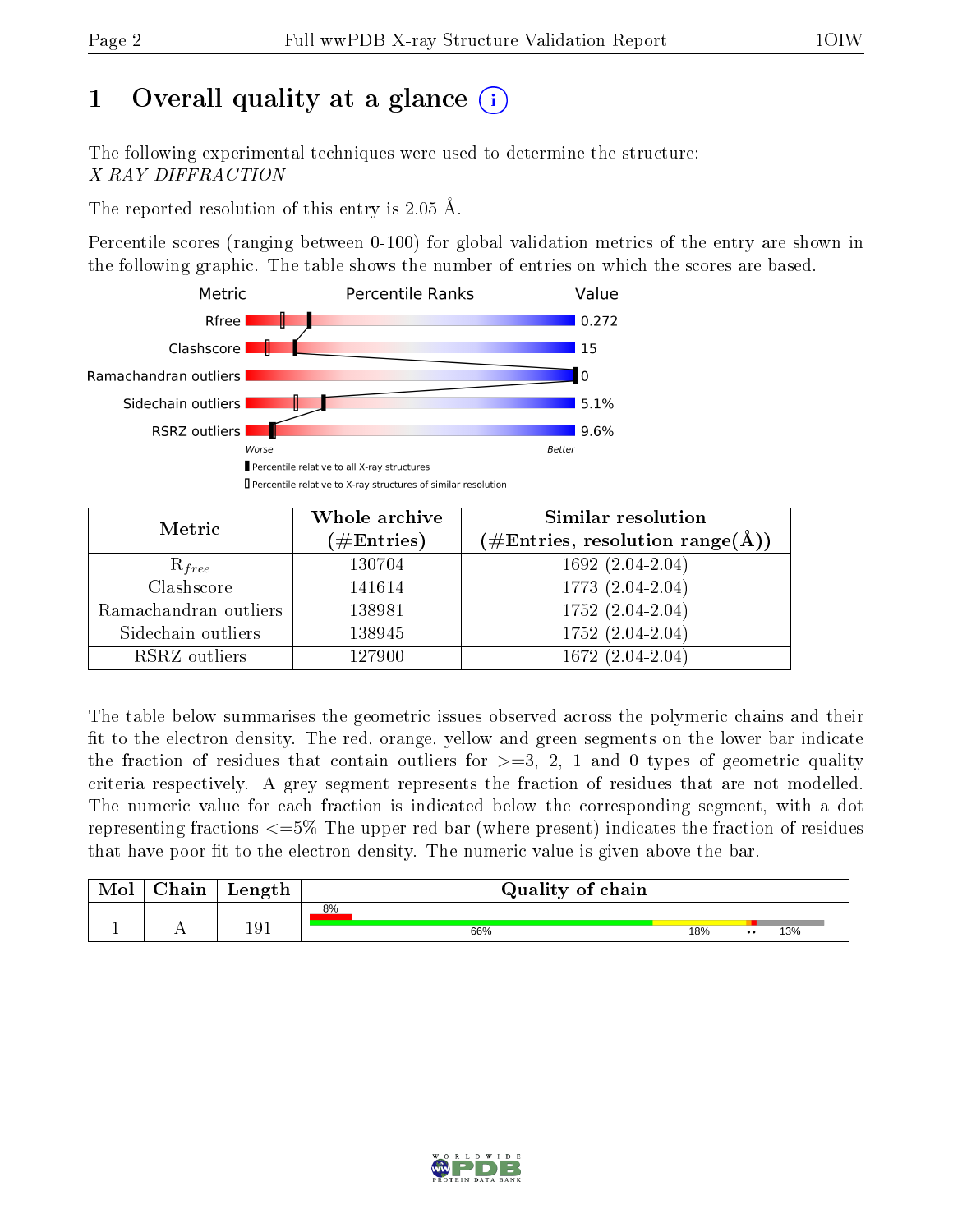# 2 Entry composition  $\left( \cdot \right)$

There are 4 unique types of molecules in this entry. The entry contains 1424 atoms, of which 0 are hydrogens and 0 are deuteriums.

In the tables below, the ZeroOcc column contains the number of atoms modelled with zero occupancy, the AltConf column contains the number of residues with at least one atom in alternate conformation and the Trace column contains the number of residues modelled with at most 2 atoms.

• Molecule 1 is a protein called RAS-RELATED PROTEIN RAB-11A.

| Mol | $ $ Chain $ $ Residues | Atoms         |     |       |      |  | $\text{ZeroOcc}$   AltConf   Trace |  |
|-----|------------------------|---------------|-----|-------|------|--|------------------------------------|--|
|     | 166                    | Total<br>1312 | 833 | -226- | -252 |  |                                    |  |

There is a discrepancy between the modelled and reference sequences:

| Chain | Residue   Modelled   Actual | Comment                                | <b>Reference</b> |
|-------|-----------------------------|----------------------------------------|------------------|
|       | $H^*$                       | $\pm$ engineered mutation   UNP P24410 |                  |

 Molecule 2 is 5'-GUANOSINE-DIPHOSPHATE-MONOTHIOPHOSPHATE (three-letter code: GSP) (formula:  $C_{10}H_{16}N_5O_{13}P_3S$ ).



| Mol | Chain   Residues | Atoms       |  |         |  | $ZeroOcc \mid AltConf \mid$ |  |  |
|-----|------------------|-------------|--|---------|--|-----------------------------|--|--|
|     |                  | Total C N O |  | $-5$ 13 |  | . P                         |  |  |

• Molecule 3 is MAGNESIUM ION (three-letter code: MG) (formula: Mg).

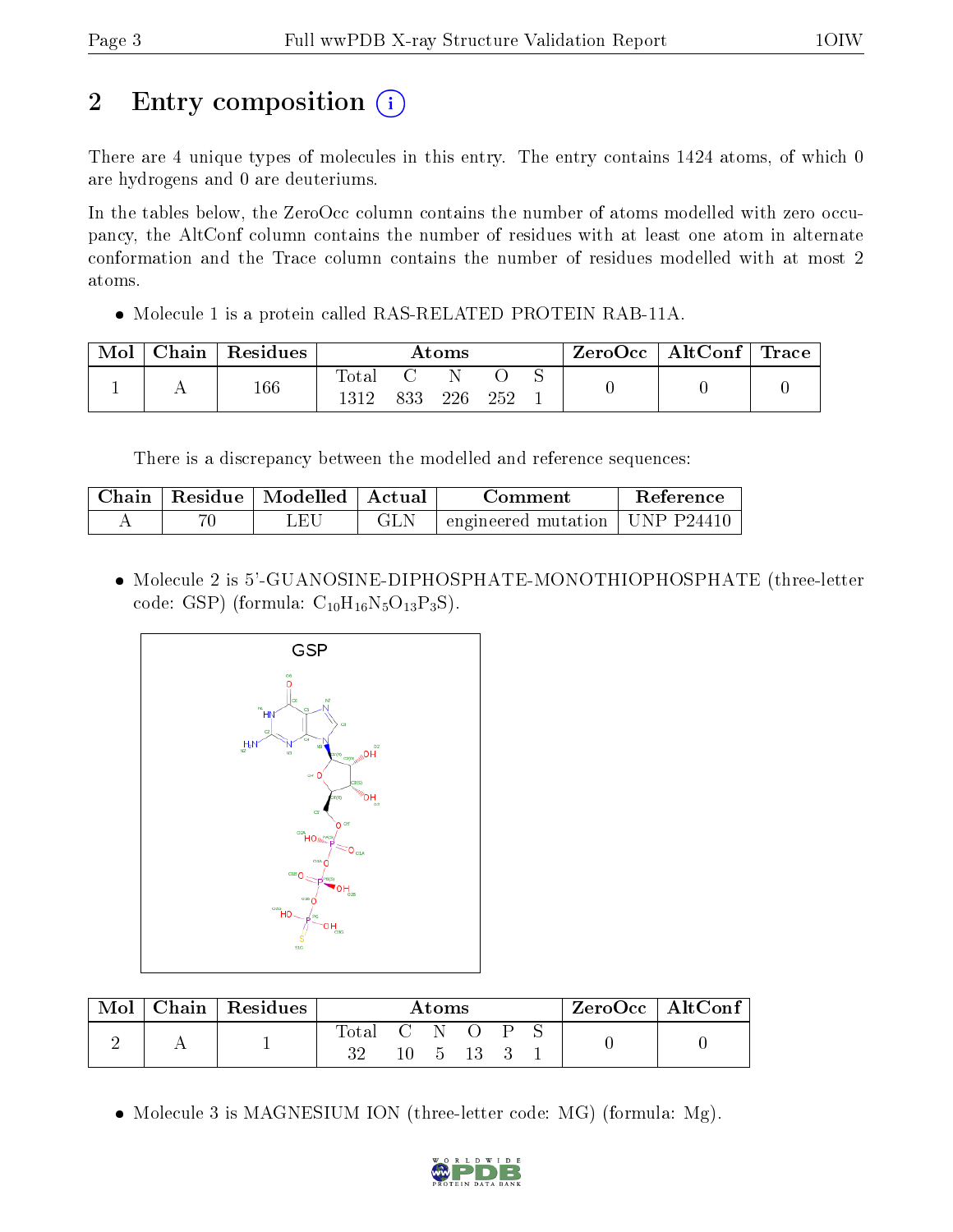|  | $\mid$ Mol $\mid$ Chain $\mid$ Residues $\mid$ | $\boldsymbol{\mathrm{Atoms}}$ | ZeroOcc   AltConf |  |
|--|------------------------------------------------|-------------------------------|-------------------|--|
|  |                                                | Total                         |                   |  |

 $\bullet\,$  Molecule 4 is water.

|  | $\text{Mol}$   Chain   Residues | Atoms | $ZeroOcc \   \ AltConf$ |  |
|--|---------------------------------|-------|-------------------------|--|
|  |                                 | Total |                         |  |

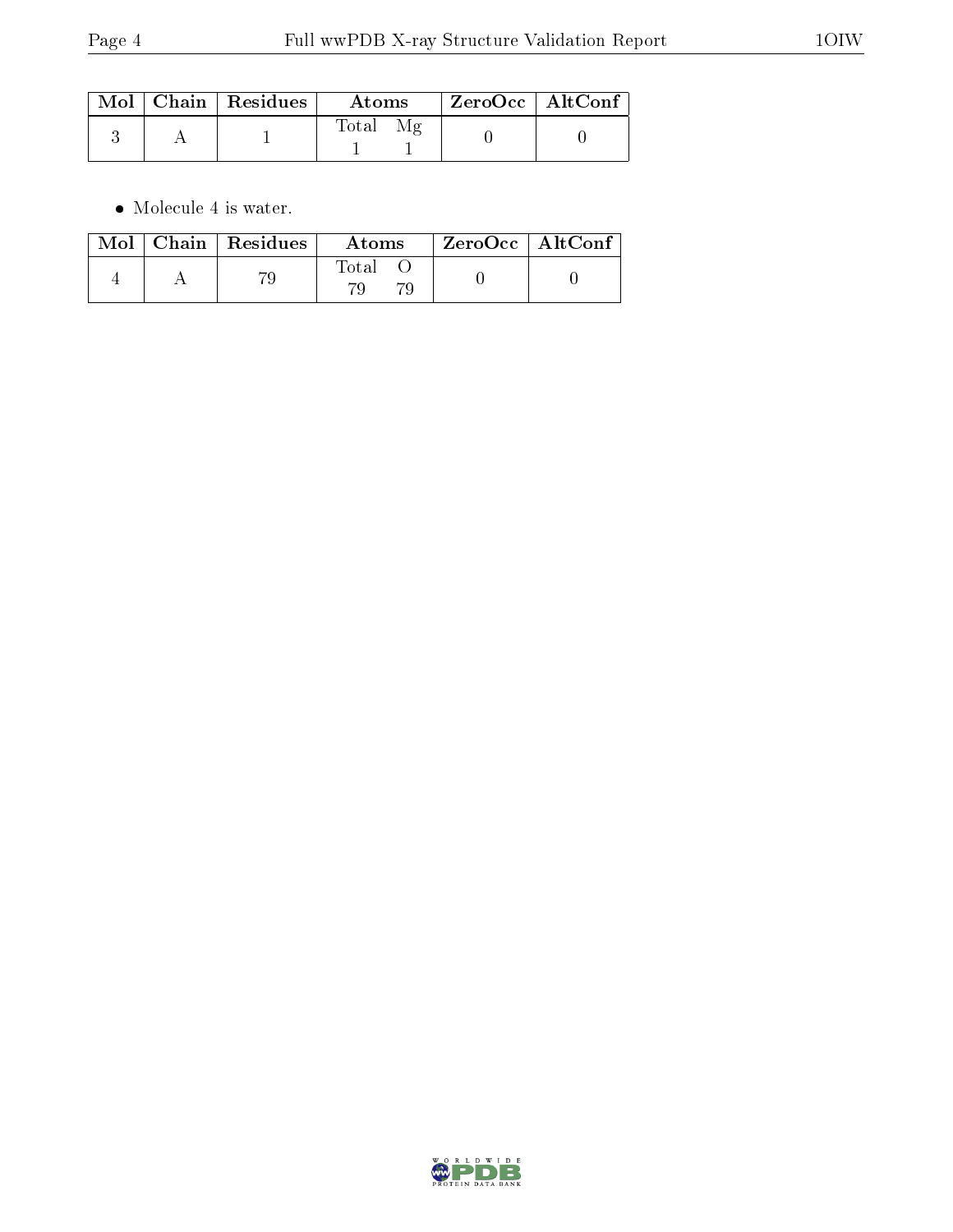# 3 Residue-property plots  $(i)$

These plots are drawn for all protein, RNA and DNA chains in the entry. The first graphic for a chain summarises the proportions of the various outlier classes displayed in the second graphic. The second graphic shows the sequence view annotated by issues in geometry and electron density. Residues are color-coded according to the number of geometric quality criteria for which they contain at least one outlier: green  $= 0$ , yellow  $= 1$ , orange  $= 2$  and red  $= 3$  or more. A red dot above a residue indicates a poor fit to the electron density (RSRZ  $> 2$ ). Stretches of 2 or more consecutive residues without any outlier are shown as a green connector. Residues present in the sample, but not in the model, are shown in grey.

• Molecule 1: RAS-RELATED PROTEIN RAB-11A



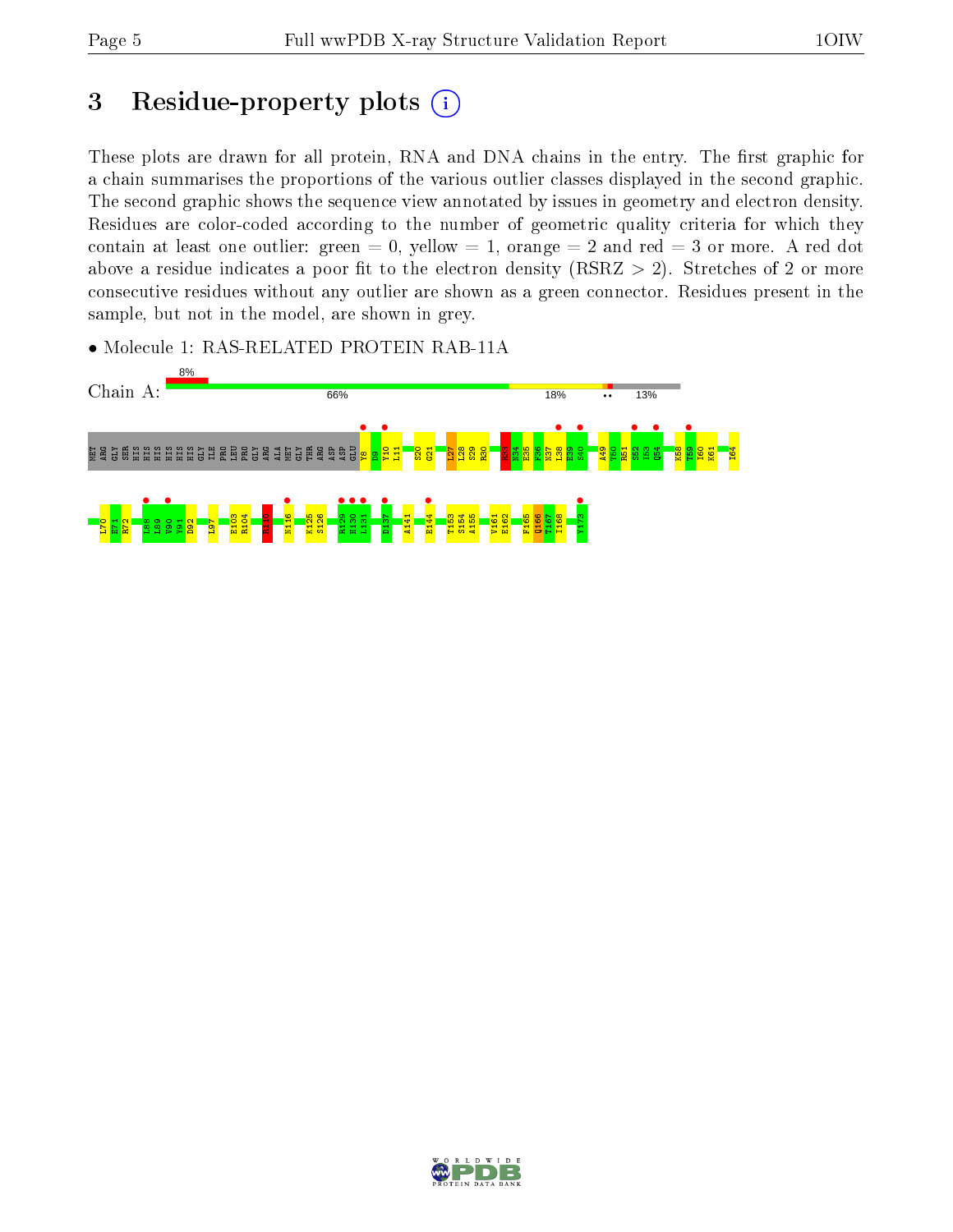# 4 Data and refinement statistics  $(i)$

| Property                                                         | Value                                            | Source     |
|------------------------------------------------------------------|--------------------------------------------------|------------|
| Space group                                                      | I 4 2 2                                          | Depositor  |
| Cell constants                                                   | 73.73Å 125.15Å<br>73.73Å                         | Depositor  |
| a, b, c, $\alpha$ , $\beta$ , $\gamma$                           | $90.00^{\circ}$ $90.00^{\circ}$<br>$90.00^\circ$ |            |
| Resolution $(A)$                                                 | $-2.05$<br>30.00                                 | Depositor  |
|                                                                  | 26.83<br>$-1.90$                                 | <b>EDS</b> |
| % Data completeness                                              | $99.3(30.00-2.05)$                               | Depositor  |
| (in resolution range)                                            | $99.4(26.83-1.90)$                               | <b>EDS</b> |
| $R_{merge}$                                                      | 0.10                                             | Depositor  |
| $\mathrm{R}_{sym}$                                               | (Not available)                                  | Depositor  |
| $\langle I/\sigma(I) \rangle^{-1}$                               | 6.48 (at $1.91\text{\AA}$ )                      | Xtriage    |
| Refinement program                                               | <b>CNS 1.1</b>                                   | Depositor  |
|                                                                  | $0.265$ , $\phantom{-}0.285$                     | Depositor  |
| $R, R_{free}$                                                    | $0.254$ ,<br>0.272                               | DCC        |
| $R_{free}$ test set                                              | $1148$ reflections $(8.25\%)$                    | wwPDB-VP   |
| Wilson B-factor $(A^2)$                                          | 17.4                                             | Xtriage    |
| Anisotropy                                                       | 0.139                                            | Xtriage    |
| Bulk solvent $k_{sol}(\text{e}/\text{A}^3), B_{sol}(\text{A}^2)$ | $0.37$ , 58.2                                    | <b>EDS</b> |
| L-test for twinning <sup>2</sup>                                 | $< L >$ = 0.49, $< L^2 >$ = 0.32                 | Xtriage    |
| Estimated twinning fraction                                      | $\overline{\text{No}}$ twinning to report.       | Xtriage    |
| $F_o, F_c$ correlation                                           | 0.90                                             | <b>EDS</b> |
| Total number of atoms                                            | 1424                                             | wwPDB-VP   |
| Average B, all atoms $(A^2)$                                     | 29.0                                             | wwPDB-VP   |

Xtriage's analysis on translational NCS is as follows: The largest off-origin peak in the Patterson function is 8.72% of the height of the origin peak. No significant pseudotranslation is detected.

<sup>&</sup>lt;sup>2</sup>Theoretical values of  $\langle |L| \rangle$ ,  $\langle L^2 \rangle$  for acentric reflections are 0.5, 0.333 respectively for untwinned datasets, and 0.375, 0.2 for perfectly twinned datasets.



<span id="page-5-1"></span><span id="page-5-0"></span><sup>1</sup> Intensities estimated from amplitudes.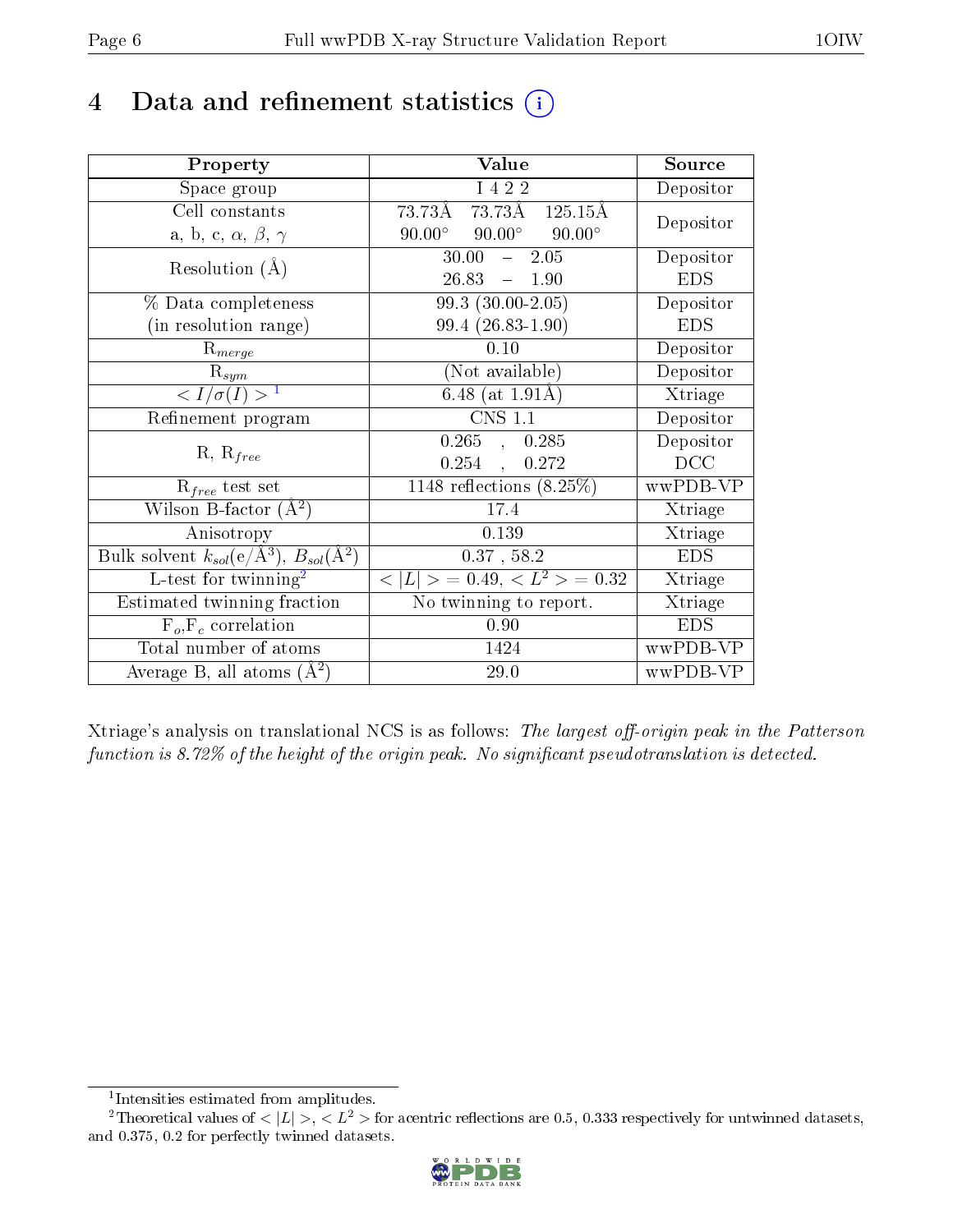# 5 Model quality  $(i)$

### 5.1 Standard geometry  $(i)$

Bond lengths and bond angles in the following residue types are not validated in this section: GSP, MG

The Z score for a bond length (or angle) is the number of standard deviations the observed value is removed from the expected value. A bond length (or angle) with  $|Z| > 5$  is considered an outlier worth inspection. RMSZ is the root-mean-square of all Z scores of the bond lengths (or angles).

| $Mol$   Chain |      | Bond lengths                | Bond angles |                 |  |
|---------------|------|-----------------------------|-------------|-----------------|--|
|               |      | $RMSZ \mid # Z  > 5$   RMSZ |             | $\# Z  > 5$     |  |
|               | 0.41 | 0/1334                      | 0.76        | $7/1805(0.4\%)$ |  |

Chiral center outliers are detected by calculating the chiral volume of a chiral center and verifying if the center is modelled as a planar moiety or with the opposite hand.A planarity outlier is detected by checking planarity of atoms in a peptide group, atoms in a mainchain group or atoms of a sidechain that are expected to be planar.

|  | $\mid$ Mol $\mid$ Chain $\mid$ #Chirality outliers $\mid$ #Planarity outliers $\mid$ |
|--|--------------------------------------------------------------------------------------|
|  |                                                                                      |

There are no bond length outliers.

All (7) bond angle outliers are listed below:

| Mol | Chain | Res | Type       | Atoms                          | Z       | Observed $(°)$ | Ideal(°) |
|-----|-------|-----|------------|--------------------------------|---------|----------------|----------|
|     | А     | 33  | $\rm{ARG}$ | $NE- CZ-NH2$                   | $-9.97$ | 115.31         | 120.30   |
|     | А     | 33  | $\rm{ARG}$ | NE-CZ-NH1                      | 9.58    | 125.09         | 120.30   |
|     | А     | 104 | $\rm{ARG}$ | $NE$ -CZ-NH <sub>2</sub>       | 8.10    | 124.35         | 120.30   |
|     | А     | 110 | $\rm{ARG}$ | $CG$ - $CD$ - $NE$             | 6.31    | 125.05         | 111.80   |
|     | А     | 33  | $\rm{ARG}$ | $CG$ - $CD$ - $NE$             | 6.16    | 124.73         | 111.80   |
|     | А     | 104 | $\rm{ARG}$ | $NE- CZ-NH1$                   | $-6.07$ | 117.27         | 120.30   |
|     | А     | 33  | $\rm{ARG}$ | $\overline{\text{NH1-CZ-NH2}}$ | $-5.56$ | 113.28         | 119.40   |

There are no chirality outliers.

All (1) planarity outliers are listed below:

|  |  | $\lceil \overline{\text{Mol}} \rceil$ Chain $\lceil \text{Res} \rceil$ Type $\lceil \text{Group} \rceil$ |
|--|--|----------------------------------------------------------------------------------------------------------|
|  |  | $\rm{ARG}\perp\rm{Sidechain}$                                                                            |

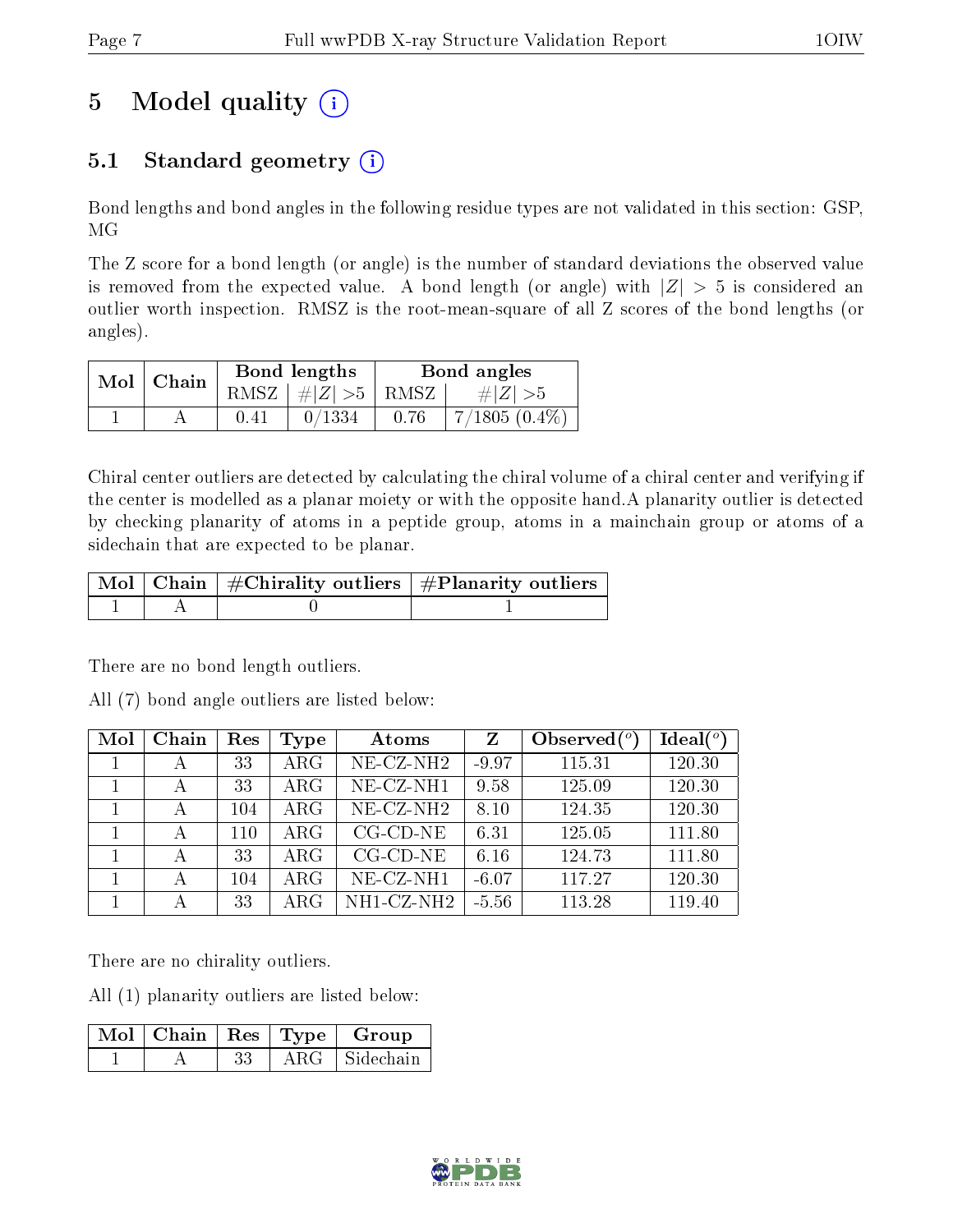#### 5.2 Too-close contacts  $(i)$

In the following table, the Non-H and H(model) columns list the number of non-hydrogen atoms and hydrogen atoms in the chain respectively. The H(added) column lists the number of hydrogen atoms added and optimized by MolProbity. The Clashes column lists the number of clashes within the asymmetric unit, whereas Symm-Clashes lists symmetry related clashes.

|  |      |      | Mol   Chain   Non-H   H(model)   H(added)   Clashes   Symm-Clashes |
|--|------|------|--------------------------------------------------------------------|
|  | 1312 | 1299 |                                                                    |
|  | າ ດ  |      |                                                                    |
|  |      |      |                                                                    |
|  |      |      |                                                                    |
|  | 424  | 1310 |                                                                    |

The all-atom clashscore is defined as the number of clashes found per 1000 atoms (including hydrogen atoms). The all-atom clashscore for this structure is 15.

All (40) close contacts within the same asymmetric unit are listed below, sorted by their clash magnitude.

| Atom-1                       | Atom-2                               | Interatomic      | Clash         |
|------------------------------|--------------------------------------|------------------|---------------|
|                              |                                      | distance $(\AA)$ | overlap $(A)$ |
| 2:A:1174:GSP:S1G             | 2:A:1174:GSP:PG                      | 1.53             | 1.51          |
| 1:A:70:LEU:HD13              | 1:A:72:ARG:H                         | 1.45             | 0.81          |
| 1:A:29:SER:HB2               | 1: A: 33: ARG: HH22                  | 1.50             | 0.76          |
| 2: A: 1174: GSP: S1G         | 2:A:1174:GSP:O3G                     | 2.44             | 0.72          |
| 1:A:72:ARG:HD2               | 4:A:2039:HOH:O                       | 1.89             | 0.71          |
| 2:A:1174:GSP:S1G             | 2:A:1174:GSP:O3B                     | 2.47             | 0.71          |
| 1: A:126: SER:OG             | 1:A:154:SER:HB2                      | 1.89             | 0.71          |
| 1:A:116:ASN:ND2              | 4: A:2065: HOH:O                     | 2.15             | 0.71          |
| 1: A:70:LEU:HD11             | 1:A:72:ARG:HB2                       | 1.74             | 0.70          |
| 1: A:110:ARG:NH2             | 4: A:2060:HOH:O                      | 2.28             | 0.66          |
| 1:A:37:ASN:ND2               | 4: A:2015: HOH:O                     | 2.29             | 0.66          |
| 1:A:20:SER:HB2               | 2:A:1174:GSP:S1G                     | 2.36             | 0.65          |
| 2:A:1174:GSP:S1G             | $2:A:1174:\overline{\text{GSP}:O2G}$ | 2.52             | 0.59          |
| 1:A:72:ARG:CD                | 4:A:2039:HOH:O                       | 2.49             | 0.58          |
| 1:A:28:LEU:HD11              | 1:A:49:ALA:HB3                       | 1.87             | $0.57\,$      |
| 1:A:162:GLU:O                | 1: A: 166: GLN: HB2                  | 2.04             | 0.57          |
| 1:A:70:LEU:HDI1              | 1:A:72:ARG:CB                        | 2.34             | 0.57          |
| 1: A:70: LEU:CD1             | 1:A:72:ARG:H                         | 2.18             | 0.56          |
| 1: A: 103: GLU: HG2          | 4:A:2057:HOH:O                       | 2.08             | 0.54          |
| 1: A:37: ASN: CG             | 4:A:2015:HOH:O                       | 2.49             | 0.51          |
| 1:A:30:ARG:HD2               | 1:A:155:ALA:O                        | 2.11             | 0.51          |
| 1:A:64:ILE:HD12              | 1:A:64:ILE:H                         | 1.76             | 0.50          |
| $1:A:110:ARG:\overline{HG3}$ | 1: A:110:ARG:HH21                    | 1.77             | 0.49          |

Continued on next page...

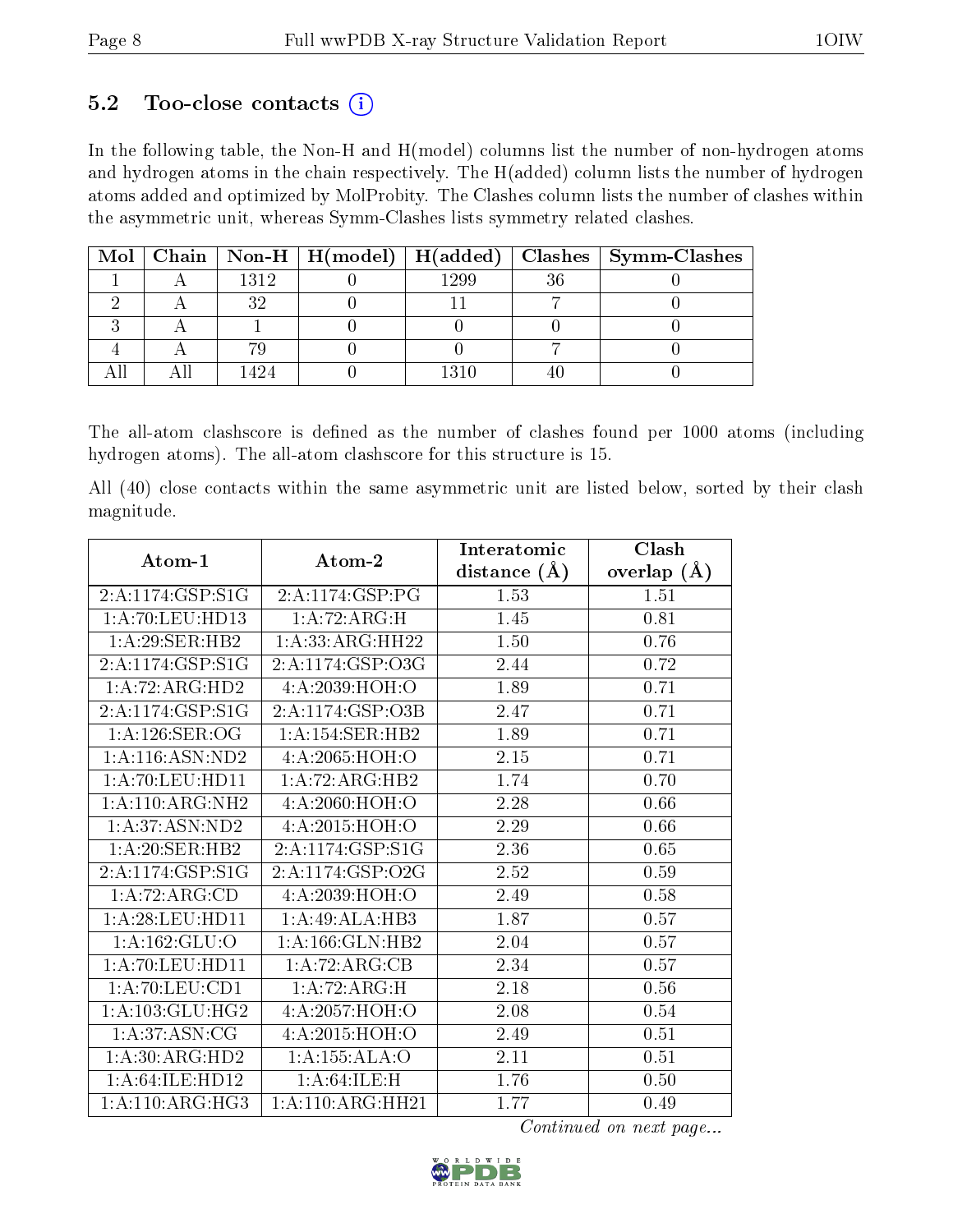|                      |                              | Interatomic    | Clash         |
|----------------------|------------------------------|----------------|---------------|
| Atom-1               | Atom-2                       | distance $(A)$ | overlap $(A)$ |
| 1: A:64:ILE:HD12     | 1: A:64:ILE:N                | 2.28           | 0.48          |
| 1: A:29: SER:CB      | 1: A: 33: ARG: HH22          | 2.23           | 0.48          |
| 1:A:92:ASP:CG        | 1: A: 125: LYS: HD2          | 2.35           | 0.47          |
| 1:A:29:SER:HB2       | 1:A:33:ARG:NH2               | 2.26           | 0.46          |
| 1: A:38:LEU:HA       | 2:A:1174:GSP:O2'             | 2.16           | 0.46          |
| 1: A: 10: TYR: HB2   | 1: A:60: ILE: HD12           | 1.99           | 0.45          |
| 1:A:141:ALA:O        | $1:A:144:GLU:H\overline{B3}$ | 2.17           | 0.45          |
| 1: A: 33: ARG: O     | 1: A:35: GLU:HG3             | 2.17           | 0.44          |
| 1:A:126:SER:HB3      | 1: A: 153: THR: O            | 2.17           | 0.44          |
| 1: A: 166: GLN: HE21 | 1: A: 166: GLN: HB3          | 1.58           | 0.43          |
| 1: A:11:LEV:HD13     | 1: A: 61: LYS: HD3           | 2.00           | 0.43          |
| 1: A: 103: GLU: OE1  | $1:A:103:GLU:\overline{HA}$  | 2.19           | 0.42          |
| 1:A:27:LEU:HD13      | 1:A:155:ALA:HB2              | 2.00           | 0.42          |
| 1: A:30: ARG: HG2    | 1: A:161: VAL:HGI1           | 2.01           | 0.41          |
| 1:A:21:GLY:HA2       | 2: A:1174: GSP:H5'1          | 2.02           | 0.40          |
| 1: A: 8: TYR: CD2    | 1: A:61: LYS: HD2            | 2.56           | 0.40          |
| 1: A: 165: PHE: O    | 1: A: 168: ILE: HG22         | 2.22           | 0.40          |

Continued from previous page...

There are no symmetry-related clashes.

#### 5.3 Torsion angles (i)

#### 5.3.1 Protein backbone (i)

In the following table, the Percentiles column shows the percent Ramachandran outliers of the chain as a percentile score with respect to all X-ray entries followed by that with respect to entries of similar resolution.

The Analysed column shows the number of residues for which the backbone conformation was analysed, and the total number of residues.

| Mol Chain | Analysed                               |  | Favoured   Allowed   Outliers   Percentiles |
|-----------|----------------------------------------|--|---------------------------------------------|
|           | $164/191(86\%)$   159 (97\%)   5 (3\%) |  | $\vert$ 100 100 $\vert$                     |

There are no Ramachandran outliers to report.

#### 5.3.2 Protein sidechains  $(i)$

In the following table, the Percentiles column shows the percent sidechain outliers of the chain as a percentile score with respect to all X-ray entries followed by that with respect to entries of similar resolution.

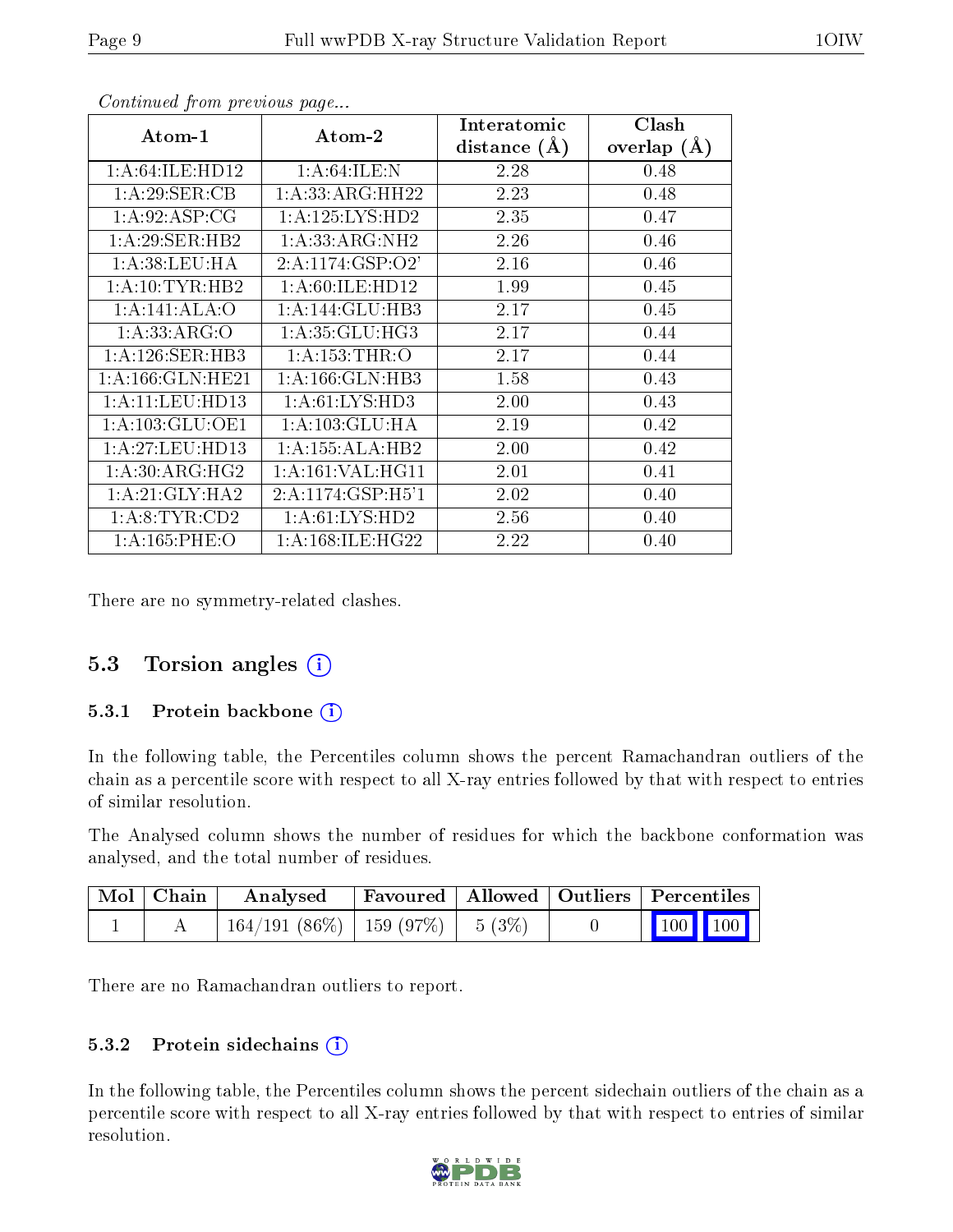The Analysed column shows the number of residues for which the sidechain conformation was analysed, and the total number of residues.

| Mol   Chain | Analysed                      |       | Rotameric   Outliers   Percentiles |  |
|-------------|-------------------------------|-------|------------------------------------|--|
|             | $138/160$ (86\%)   131 (95\%) | 7(5%) | $124$ 15                           |  |

All (7) residues with a non-rotameric sidechain are listed below:

| Mol | Chain | Res | <b>Type</b> |
|-----|-------|-----|-------------|
|     |       | 27  | <b>LEU</b>  |
|     |       | 33  | ARG         |
|     |       | 51  | ARG         |
|     |       | 58  | <b>LYS</b>  |
|     | А     | 97  | LEU         |
|     |       | 110 | ARG         |
|     |       | 166 | GLN         |

Some sidechains can be flipped to improve hydrogen bonding and reduce clashes. All (4) such sidechains are listed below:

| Mol | Chain | Res | Type       |
|-----|-------|-----|------------|
|     |       | 34  | <b>ASN</b> |
|     |       | 112 | HIS        |
|     |       | 146 | <b>ASN</b> |
|     |       | 166 | GL N       |

#### 5.3.3 RNA (i)

There are no RNA molecules in this entry.

#### 5.4 Non-standard residues in protein, DNA, RNA chains (i)

There are no non-standard protein/DNA/RNA residues in this entry.

#### 5.5 Carbohydrates  $(i)$

There are no carbohydrates in this entry.

#### 5.6 Ligand geometry (i)

Of 2 ligands modelled in this entry, 1 is monoatomic - leaving 1 for Mogul analysis.

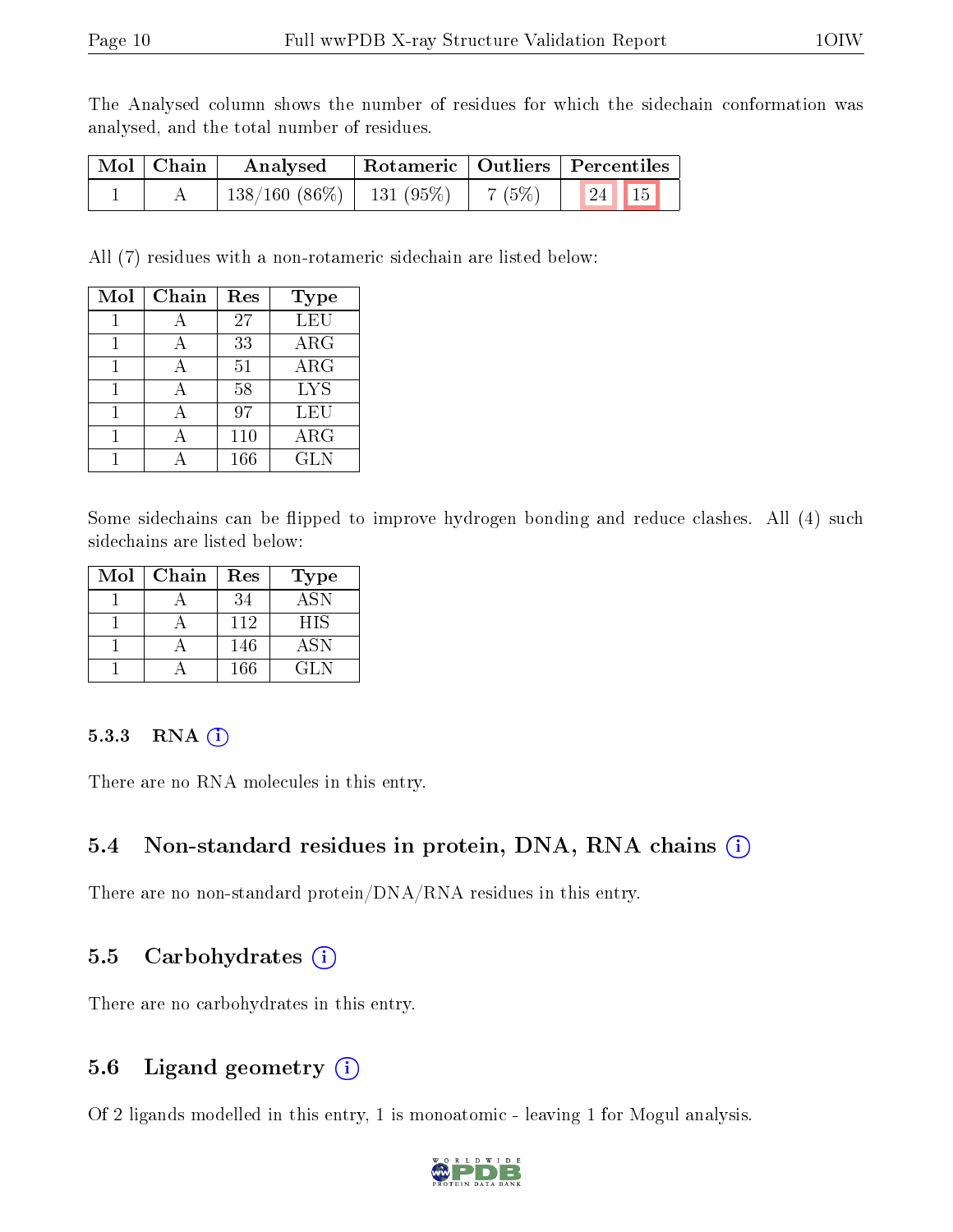In the following table, the Counts columns list the number of bonds (or angles) for which Mogul statistics could be retrieved, the number of bonds (or angles) that are observed in the model and the number of bonds (or angles) that are dened in the Chemical Component Dictionary. The Link column lists molecule types, if any, to which the group is linked. The Z score for a bond length (or angle) is the number of standard deviations the observed value is removed from the expected value. A bond length (or angle) with  $|Z| > 2$  is considered an outlier worth inspection. RMSZ is the root-mean-square of all Z scores of the bond lengths (or angles).

| Mol<br>Type |                      | Chain |      |  |            |      | Res                  | Link     |            | Bond lengths                               |  |  | Bond angles |  |
|-------------|----------------------|-------|------|--|------------|------|----------------------|----------|------------|--------------------------------------------|--|--|-------------|--|
|             |                      |       |      |  | Counts     | RMSZ | Z <br>$\#$           | Counts   | RMSZ       | #<br>Ζ                                     |  |  |             |  |
| ∼           | $\operatorname{GSP}$ | A     | L17. |  | 26, 34, 34 | 5.32 | $(46\%)$<br>$12\,$ ( | 28,54,54 | ചാ<br>3.23 | $(39\%)$<br>$\overline{41}$ $\overline{V}$ |  |  |             |  |

In the following table, the Chirals column lists the number of chiral outliers, the number of chiral centers analysed, the number of these observed in the model and the number defined in the Chemical Component Dictionary. Similar counts are reported in the Torsion and Rings columns. '-' means no outliers of that kind were identified.

|     |      |  | Mol   Type   Chain   Res   Link   Chirals   Torsions   Rings |  |
|-----|------|--|--------------------------------------------------------------|--|
| GSP | 1174 |  | $1/17/38/38$   $0/3/3/3$                                     |  |

All (12) bond length outliers are listed below:

| Mol            | Chain | Res  | Type                 | Atoms         | $\mathbf{Z}$ | Observed $(A)$ | Ideal(A) |
|----------------|-------|------|----------------------|---------------|--------------|----------------|----------|
| $\overline{2}$ | А     | 1174 | <b>GSP</b>           | $PG-S1G$      | $-16.91$     | 1.53           | 1.90     |
| $\overline{2}$ | А     | 1174 | <b>GSP</b>           | $C6-N1$       | 12.76        | 1.55           | 1.33     |
| $\overline{2}$ | А     | 1174 | <b>GSP</b>           | $C2'$ - $C1'$ | 9.71         | 1.68           | 1.53     |
| $\overline{2}$ | А     | 1174 | <b>GSP</b>           | $C2-N2$       | 7.81         | 1.49           | 1.33     |
| $\overline{2}$ | А     | 1174 | <b>GSP</b>           | $C6-C5$       | $-7.01$      | 1.29           | 1.41     |
| $\overline{2}$ | А     | 1174 | <b>GSP</b>           | $O2'-C2'$     | $-4.81$      | 1.31           | 1.43     |
| $\overline{2}$ | А     | 1174 | <b>GSP</b>           | $C5'-C4'$     | 3.11         | 1.61           | 1.51     |
| $\overline{2}$ | A     | 1174 | <b>GSP</b>           | $C5-C4$       | $-3.02$      | 1.32           | 1.40     |
| $\overline{2}$ | А     | 1174 | <b>GSP</b>           | PG-O3G        | $-2.80$      | 1.45           | 1.54     |
| $\overline{2}$ | А     | 1174 | <b>GSP</b>           | $C3'-C4'$     | $-2.35$      | 1.47           | 1.53     |
| $\overline{2}$ | А     | 1174 | <b>GSP</b>           | $C2-N1$       | $-2.13$      | 1.31           | 1.35     |
| $\overline{2}$ | А     | 1174 | $\operatorname{GSP}$ | PB-O2B        | $-2.05$      | 1.45           | 1.55     |

All (11) bond angle outliers are listed below:

| Mol            | Chain | Res  | Type       | Atoms      |         | Observed $(°)$ | Ideal(°) |
|----------------|-------|------|------------|------------|---------|----------------|----------|
| $\mathcal{D}$  |       | 1174 | <b>GSP</b> | $C5-C6-N1$ | $-9.04$ | 111.06         | 123.43   |
| 2              |       | 1174 | <b>GSP</b> | $C2-N3-C4$ | $-7.19$ | 107.14         | 115.36   |
| 2              |       | 1174 | <b>GSP</b> | $C6-C5-C4$ | 5.83    | 126.36         | 120.80   |
| 2              |       | 1174 | GSP        | $C4-C5-N7$ | $-4.93$ | 104.26         | 109.40   |
| $\overline{2}$ |       | 1174 | GSP        | $N3-C2-N1$ | 4.33    | 133.01         | 127.22   |

Continued on next page...

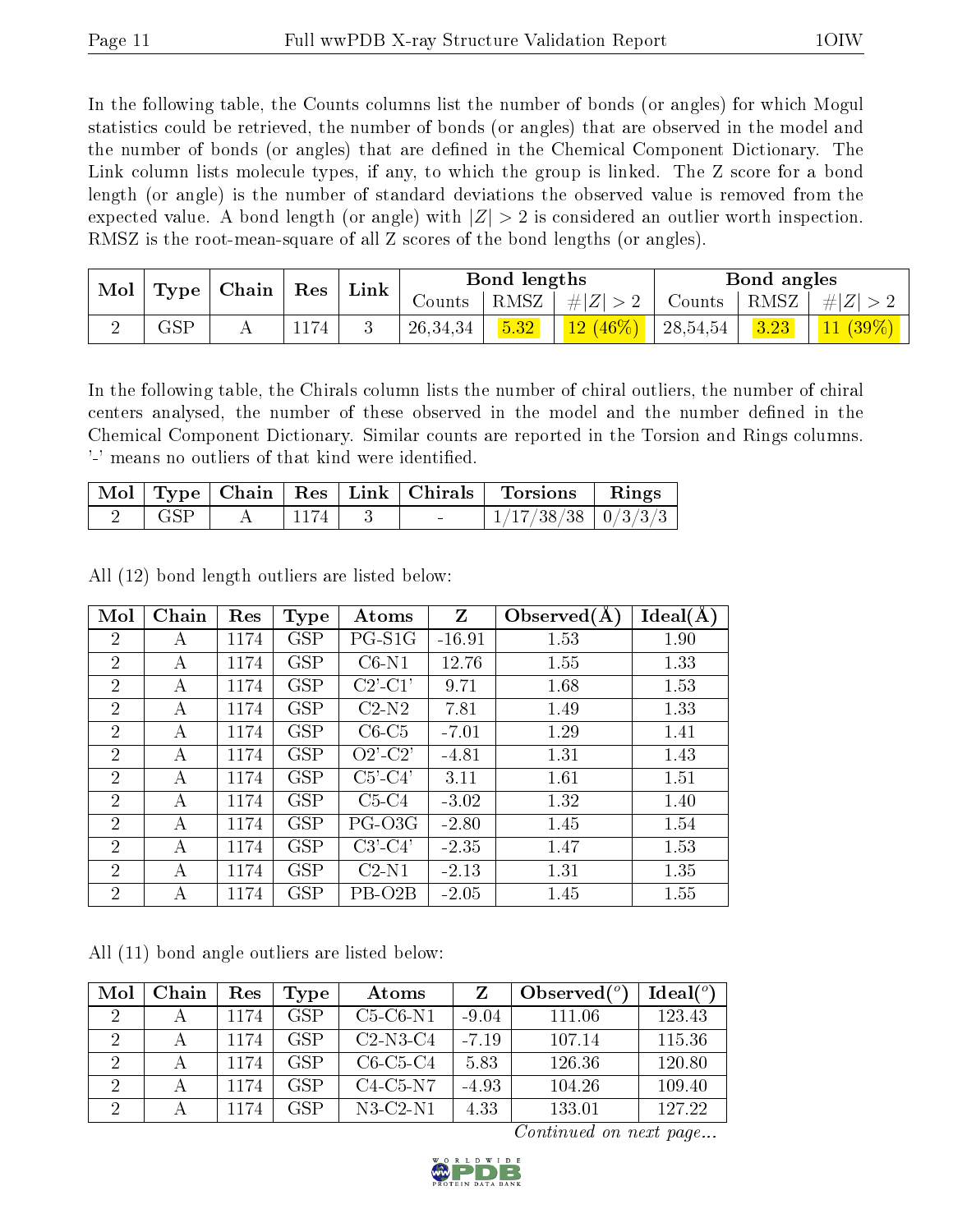| Mol            | Chain | Res  | Type       | Atoms                 | Z       | Observed $\binom{o}{c}$ | Ideal(°) |
|----------------|-------|------|------------|-----------------------|---------|-------------------------|----------|
|                |       | 1174 | <b>GSP</b> | $N2$ -C2- $N3$        | $-3.85$ | 111.51                  | 117.79   |
| $\overline{2}$ | А     | 1174 | <b>GSP</b> | $C3'-C2'-C1'$         | $-3.35$ | 95.93                   | 100.98   |
| 2              |       | 1174 | <b>GSP</b> | $O5'$ -C5'-C4'        | $-3.33$ | 97.53                   | 108.99   |
| $\overline{2}$ | А     | 1174 | <b>GSP</b> | $C2'$ - $C3'$ - $C4'$ | 3.20    | 108.86                  | 102.64   |
| 2              | А     | 1174 | <b>GSP</b> | $C1'$ -N9-C4          | $-2.98$ | 121.41                  | 126.64   |
| $\Omega$       |       | 1174 | <b>GSP</b> | $O4'$ -C1'-C2'        | $-2.87$ | 102.74                  | 106.93   |

Continued from previous page...

There are no chirality outliers.

All (1) torsion outliers are listed below:

| $\sqrt{\rm Mol}$   Chain   Res   Type $^+$ |  | A toms              |
|--------------------------------------------|--|---------------------|
|                                            |  | GSP   PA-03A-PB-02B |

There are no ring outliers.

1 monomer is involved in 7 short contacts:

|  |            | Mol   Chain   Res   Type   Clashes   Symm-Clashes |
|--|------------|---------------------------------------------------|
|  | 1174 L GSP |                                                   |

The following is a two-dimensional graphical depiction of Mogul quality analysis of bond lengths, bond angles, torsion angles, and ring geometry for all instances of the Ligand of Interest. In addition, ligands with molecular weight > 250 and outliers as shown on the validation Tables will also be included. For torsion angles, if less then 5% of the Mogul distribution of torsion angles is within 10 degrees of the torsion angle in question, then that torsion angle is considered an outlier. Any bond that is central to one or more torsion angles identified as an outlier by Mogul will be highlighted in the graph. For rings, the root-mean-square deviation (RMSD) between the ring in question and similar rings identified by Mogul is calculated over all ring torsion angles. If the average RMSD is greater than 60 degrees and the minimal RMSD between the ring in question and any Mogul-identied rings is also greater than 60 degrees, then that ring is considered an outlier. The outliers are highlighted in purple. The color gray indicates Mogul did not find sufficient equivalents in the CSD to analyse the geometry.

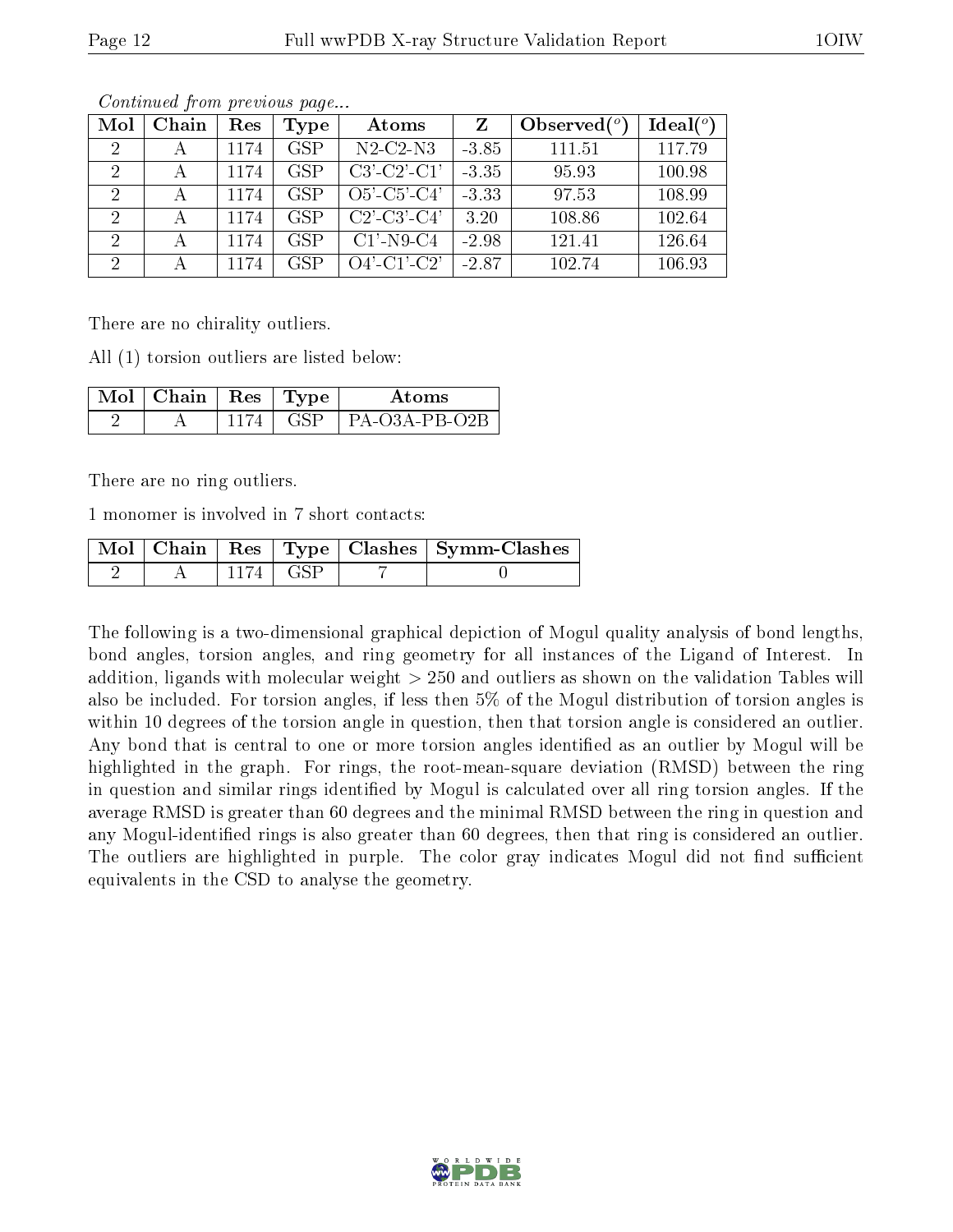

### 5.7 [O](https://www.wwpdb.org/validation/2017/XrayValidationReportHelp#nonstandard_residues_and_ligands)ther polymers (i)

There are no such residues in this entry.

### 5.8 Polymer linkage issues (i)

There are no chain breaks in this entry.

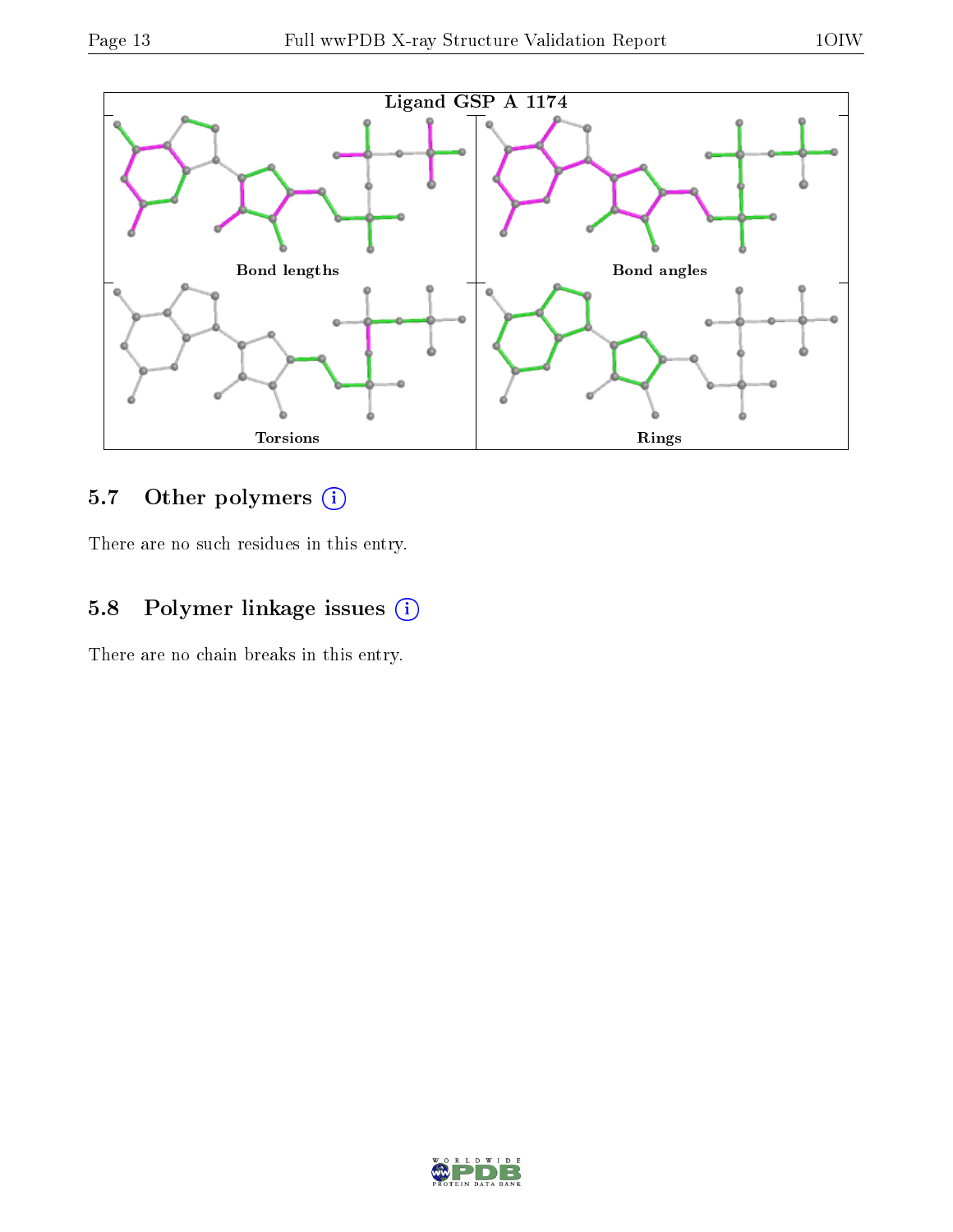## 6 Fit of model and data  $(i)$

### 6.1 Protein, DNA and RNA chains  $(i)$

In the following table, the column labelled  $#RSRZ> 2'$  contains the number (and percentage) of RSRZ outliers, followed by percent RSRZ outliers for the chain as percentile scores relative to all X-ray entries and entries of similar resolution. The OWAB column contains the minimum, median,  $95<sup>th</sup>$  percentile and maximum values of the occupancy-weighted average B-factor per residue. The column labelled  $Q< 0.9$  lists the number of (and percentage) of residues with an average occupancy less than 0.9.

| $\mid$ Mol $\mid$ Chain | Analysed        | ${ <\hspace{-1.5pt}{\mathrm{RSRZ}} \hspace{-1.5pt}>}$ . | $\rm \#RSRZ{>}2$ |  | $\vert$ OWAB( $\rm{\AA}^{2}$ ) $\vert$ Q<0.9 |                                                                                                |  |
|-------------------------|-----------------|---------------------------------------------------------|------------------|--|----------------------------------------------|------------------------------------------------------------------------------------------------|--|
|                         | $166/191(86\%)$ | 0.59                                                    |                  |  |                                              | $\begin{array}{ c c c c c c c c } \hline 16 & 9\% & 8 & 8 & 13, 27, 44, 58 \hline \end{array}$ |  |

All (16) RSRZ outliers are listed below:

| Mol            | ${\rm Chain}$      | $\operatorname{Res}% \left( \mathcal{N}\right) \equiv\operatorname{Res}(\mathcal{N}_{0},\mathcal{N}_{0})$ | Type                 | <b>RSRZ</b> |
|----------------|--------------------|-----------------------------------------------------------------------------------------------------------|----------------------|-------------|
| $\overline{1}$ | А                  | 8                                                                                                         | TYR                  | 4.7         |
| $\mathbf{1}$   | $\boldsymbol{A}$   | 40                                                                                                        | SER                  | 4.4         |
| $\mathbf{1}$   | $\boldsymbol{A}$   | 10                                                                                                        | TYR                  | 3.6         |
| $\mathbf{1}$   | $\bf{A}$           | 54                                                                                                        | <b>GLN</b>           | 3.4         |
| $\mathbf{1}$   | $\overline{\rm A}$ | 129                                                                                                       | $\rm{ARG}$           | 3.1         |
| $\mathbf 1$    | А                  | 38                                                                                                        | LEU                  | 2.9         |
| $\mathbf{1}$   | $\overline{A}$     | 137                                                                                                       | ASP                  | 2.9         |
| $\mathbf{1}$   | $\overline{A}$     | 130                                                                                                       | HIS                  | 2.7         |
| $\mathbf{1}$   | $\bf{A}$           | 173                                                                                                       | TYR                  | 2.7         |
| $\mathbf{1}$   | $\overline{A}$     | 116                                                                                                       | <b>ASN</b>           | 2.4         |
| $\mathbf{1}$   | А                  | 88                                                                                                        | LEU                  | 2.3         |
| $\overline{1}$ | A                  | 52                                                                                                        | SER                  | 2.3         |
| $\mathbf{1}$   | $\boldsymbol{A}$   | 59                                                                                                        | $\rm THR$            | 2.3         |
| $\mathbf{1}$   | $\bf{A}$           | 131                                                                                                       | LEU                  | 2.2         |
| $\mathbf{1}$   | $\bf{A}$           | 90                                                                                                        | VAL                  | 2.2         |
| $\overline{1}$ | A                  | 144                                                                                                       | $\operatorname{GLU}$ | 2.0         |

#### 6.2 Non-standard residues in protein, DNA, RNA chains  $(i)$

There are no non-standard protein/DNA/RNA residues in this entry.

#### 6.3 Carbohydrates (i)

There are no carbohydrates in this entry.